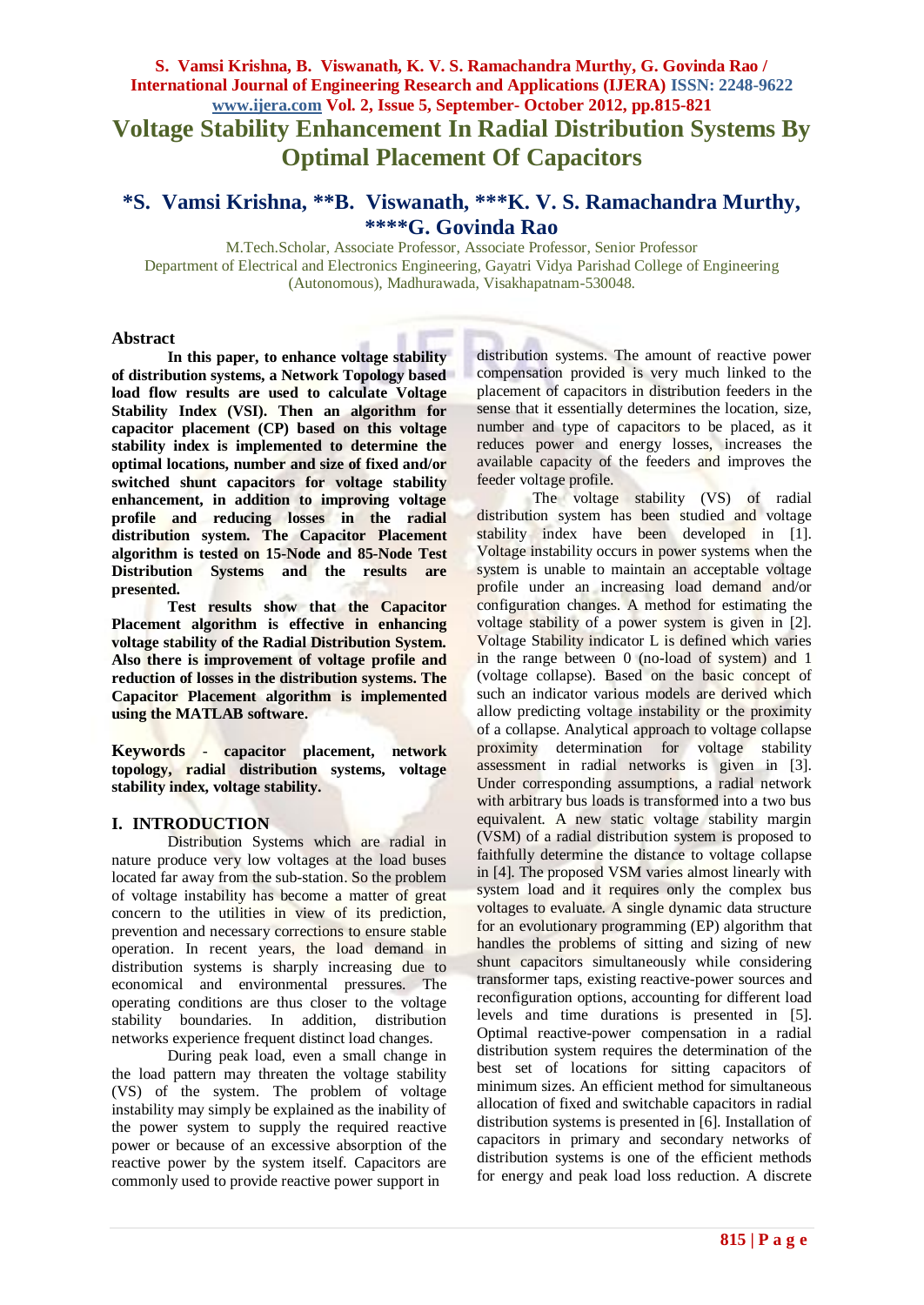version of PSO is combined with a radial distribution power flow algorithm (RDPF) to form a hybrid PSO algorithm (HPSO) in [7]. The former is employed as a global optimizer to find the global optimal solution, while the latter is used to calculate the objective function and to verify bus voltage limits. A heuristic constructive algorithm (HCA) for optimal capacitor placement on distribution systems is presented in [8]. This is a nonlinear mixed integer optimization problem. An efficient algorithm for real-time network reconfiguration on large unbalanced distribution network is presented in [9]. A novel formulation of the network reconfiguration to achieve loss minimization and load balancing is given. By reconfiguring the network, voltage stability can be maximised for a particular set of loads in distribution systems is presented in [10].

The power flow used in this study is suggested in [11]. The special topology of a distribution network has been fully exploited to make obtaining a direct solution possible. Two developed matrices are enough to obtain the power flow solution: they are the bus-injection to branch-current matrix and the branch-current to bus-voltage matrix. The traditional Newton Raphson and Gauss implicit Z matrix algorithms, which need LU decomposition and forward/backward substitution of the Jacobian matrix or the Y admittance matrix, are not needed for this new development. Two matrices, developed based on the topological structure of distribution systems, have been used to solve the load flow problem. The BIBC matrix is responsible for the variation between the bus current injection and branch current, and the BCBV matrix is responsible for the variation between the branch current and bus voltage. The proposed solution algorithm is primarily based on these two matrices and matrix multiplication. Time-consuming procedures, such as LU (Lower Upper) factorization and forward/backward substitution of the Jacobian matrix are not needed, and the ill-conditioned problem which occurs at the Jacobian matrix does not exist in the solution procedure. The line and load data for the 15 Node Test Radial Distribution Systems are obtained from [12]. The line and load data for the 85 Node Test Radial Distribution Systems are obtained from [13].

## **II. CAPACITOR PLACEMENT IN DISTRIBUTION SYSTEMS**

The amount of reactive compensation provided is very much linked to the placement of capacitors in distribution feeders in the sense that it essentially determines the location, size, number and type of capacitors to be placed, as it reduces power and energy losses, increases the available capacity of the feeders and improves the feeder voltage profile. Shunt capacitors can be installed in a distribution system to a required level of reactive power support. The amount of compensation to be provided is linked

with the desirable objectives subject to the operational constraints. Thus optimal capacitor placement problem aims at determination of capacitor locations and their respective sizes. So the aim of the present work is to place capacitor banks at optimal locations with a view to enhance voltage stability of radial distribution systems.

The algorithm that uses the Voltage Stability Index (VSI) for optimal locations and sizing of static and/or switched shunt capacitors in radial distribution system for voltage stability enhancement is presented. This method uses Voltage Stability Index (VSI) for reactive power support at the appropriate nodes to improve VSI values towards a fixed threshold value, which is chosen based on system configuration and the operating state. This method improves voltage profile and reduces system losses in addition to enhancing voltage stability. The method is tested on 15-Node, 33-Node, 69-Node and 85-Node Radial Distribution Systems and the results are presented.

#### A. **Problem Formulation for Capacitor Placement Algorithm**

The capacitor placement algorithm determines the number, sizes, locations and types for capacitors to be placed on a distribution system in order to enhance voltage stability. The capacitor placement algorithm uses the Voltage Stability Index (VSI) for optimal locations and sizing of static and/or switched shunt capacitors in radial distribution system for voltage stability enhancement. A Sample Distribution Line for the determination of Voltage Stability Index is shown in Fig. 3.1 below.



Fig. 1 Sample Distribution Line

The VSI, which varies between unity at no load and zero at voltage collapse point, for line-l or for node-m can be determined by

$$
Lm = [2\frac{V_m}{V_k} \cos (\delta_{km}) - 1]^2 \qquad \dots (2.1)
$$
  
Where,  
 $V_m$  is Receiving End Voltage

 $V_k$  is Sending End Voltage

 $\delta_k$  is Voltage Angle at Node k

 $\delta_{\rm m}$  is Voltage Angle at Node m

 $\delta_{km} = (\delta_k - \delta_m)$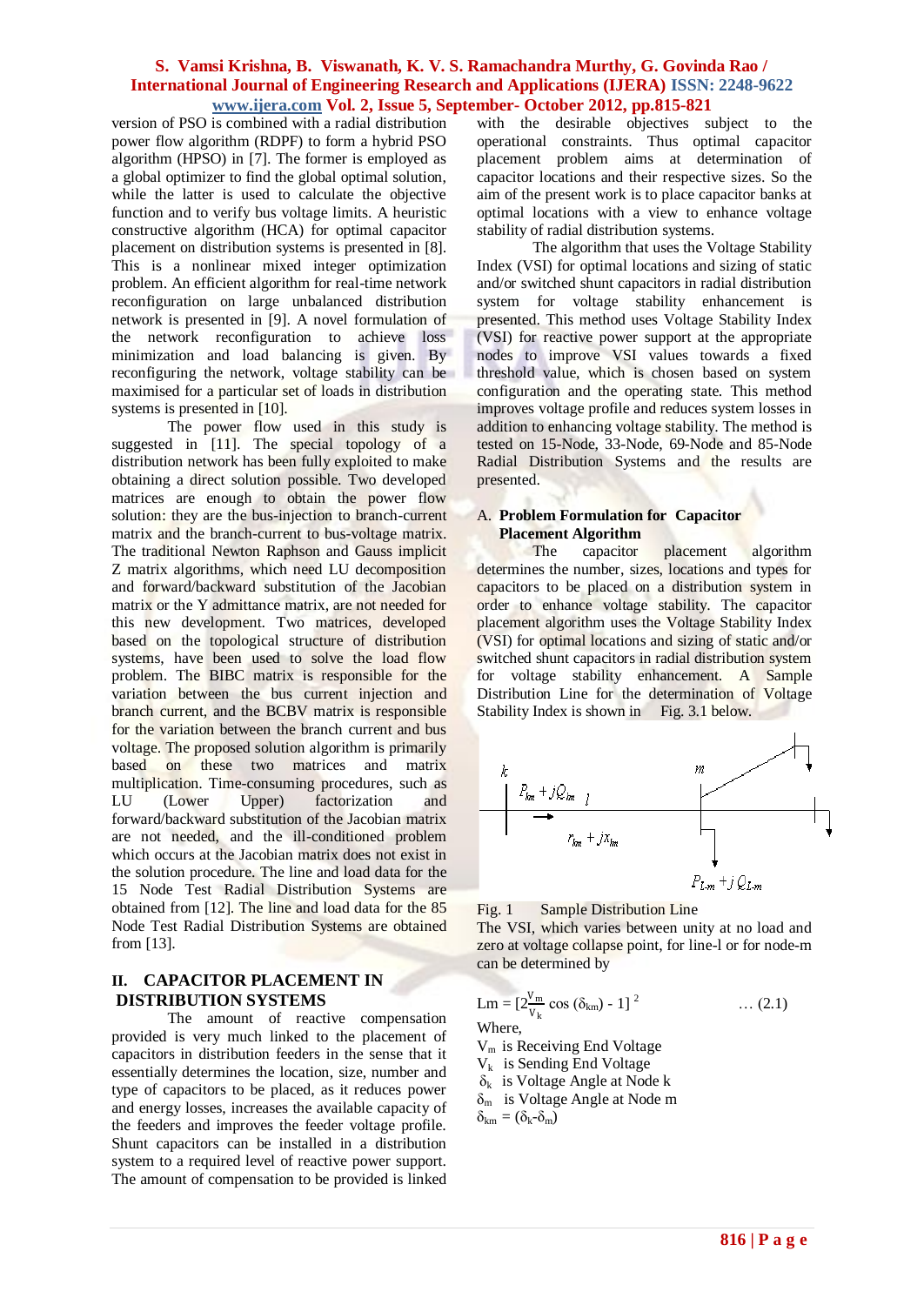Linearising Eq. (3.1) and neglecting the higher order terms

$$
\Delta L_{m} = \left(\frac{dL_{m}}{dV_{m}}\right) \Delta V_{m} \qquad \qquad \dots (2.2)
$$

Where

 $\Delta L_m = L_m - L^t$ (L <sup>t</sup> means threshold value for VSI)

Differentiating Eq. 3.1,

$$
\frac{dL_m}{dV_m} = 8 \left[ \frac{V_m}{V_k^2} \right] \cos^2 \delta_{km} - 4 \left( \frac{\cos \delta_{km}}{V_k} \right) \qquad \dots (2.3)
$$

The net reactive power delivered by node –m can be written as

$$
Q_{m} = -Q_{mk} = -V_{m}^{2}B_{km} - V_{m}V_{k}G_{km}\sin\delta_{mk} + V_{m}V_{k}B_{km}\cos\delta_{mk} \quad ... (2.4)
$$

Where,

B<sub>km</sub> is Susecptance between Nodes k and m

 $G<sub>km</sub>$  is Conductance between Nodes k and m Linearising Eq. (3.4) and neglecting the higher order terms

$$
\Delta Q_{\rm m} = \left(\frac{\mathrm{d}Q_{\rm m}}{\mathrm{d}V_{\rm m}}\right) \Delta V_{\rm m} \qquad \qquad \dots (2.5)
$$

Where,

$$
\frac{dQ_m}{dV_m} = -2V_m B_{km} - V_k G_{km} \sin\delta_{mk} + V_k B_{km} \cos\delta_{mk} \qquad ... (2.6)
$$

Rearranging Eq. (2.2), and substituting in Eq.(2.5), additional reactive power  $(\Delta Q_m)$  is obtained as

$$
\Delta Q_{\rm m} = \frac{dQ_{\rm m}}{dV_{\rm m}} \left[ \frac{dL_{\rm m}}{dV_{\rm m}} \right]^{-1} \Delta L_{\rm m} \qquad \dots (2.7)
$$

The VSI at all nodes are computed using Eq. (3.1). If all these values are greater than a fixed threshold value  $L^{\tau}$ , it indicates that the system is away from the voltage instability point and the system does not require any reactive power compensation; else the nodes, whose VSI values are lower than the threshold value, are chosen as the candidate nodes for compensation. However, the node-m having the lowest VSI value is chosen for Capacitor Placement and the additional reactive power compensation,  $\Delta Q_m$ to be provided at this node can be obtained by calculating or solving Eq. (3.7).

The calculated reactive power support is provided at node-m and the above process is continued till all the VSI values become more than the threshold value. The chosen node-m is said to be optimal as it is the most vulnerable node from voltage stability point of view and reactive support at that node ensures the system to be far away from the voltage instability point when compared to providing reactive support at all other nodes one at a time. The maximum compensation at each node is limited to the initial reactive power delivered by the respective node prior to compensation for avoiding overdimensioning of the capacitor banks as,  $Qc_m \leq Q_m^0$ where  $Qc_m$  is net reactive power compensation at node-m.  $Q_m^0$  is reactive power delivered by node-m before compensation

The capacitor to be installed at a specific node may be either fixed or switched type, which is based on the system minimum and maximum reactive power demands, QL−min and QL−max in a defined period. They are chosen to be fixed capacitors when  $\sum_{i=1}^{n} a_i$  $\sim$   $\sim$   $\sim$   $\sim$ 

$$
\sum_{m=2}^{N} Q L - m \le Q L - m
$$
 and switched capacitors when  

$$
QL - min \le \sum_{m=2}^{n} Q L - m \le Q L - max
$$
to provide

VAR support.

where O L-m is reactive power load at node -m.

#### B. **Algorithm for Capacitor Placement**

1. Read the system data

2. A fixed threshold value,  $L^t$  for Voltage Stability Index (VSI) is chosen

3. Set net reactive power compensation  $(Qc_m) = 0$ and flag=0 for all the nodes

4. Initial value of  $(Qc_m^0) = (Qc_m)$  for all the nodes

5. Carryout distribution power flow (Network Topology Based)

6. Compute VSI values,  $L_m$  at all nodes using Eq. (2.1)

7. Choose the node having lowest value of VSI,  $L^{low}$  as the sensitive node-m for capacitor placement whose flag  $=0$ 

8. If  $L^{low} \geq L^t$ , for all the candidate nodes, then go to step  $(14)$ 

9. If flag=1 for node m then choose the next node having lowest value of VSI, Llow which is less than  $L^t$  and whose flag=0 else go to step 13

10. Solve Eq.  $(2.7)$  for  $\triangle$  Qm and then compute the net compensation at node m, i.e.  $Q_{cm} = Q_{cm}^0 + \Delta Q_{m}$ 

11. Calculate and check the net reactive power compensation limit Q<sup>o</sup><sub>m</sub>

12. If  $Qc_m > Q_m^0$  then set  $Qc_m = Q_m^0$  and set flag  $=1$  for node m to avoid this node in the subsequent computations and go to step  $(4)$ 

13. The optimal locations for CP are obtained. Choose the nearest available value of capacitor from the computed values of  $Qc<sub>m</sub>$ 

14. Stop.

## **III. CASE STUDIES, TEST RESULTS AND ANALYSIS**

At first the Voltage stability Index (VSI) values of the four test Radial Distribution System are calculated for four different loading conditions i.e. (light, medium, full and overload) before compensation for finding the sensitive or candidate node for the placement of capacitor on that node. Then the requirement of VAR compensation, then type, size and number of the capacitor banks placed and then the performance of CP algorithm before and after capacitor placement is observed and tabulated below.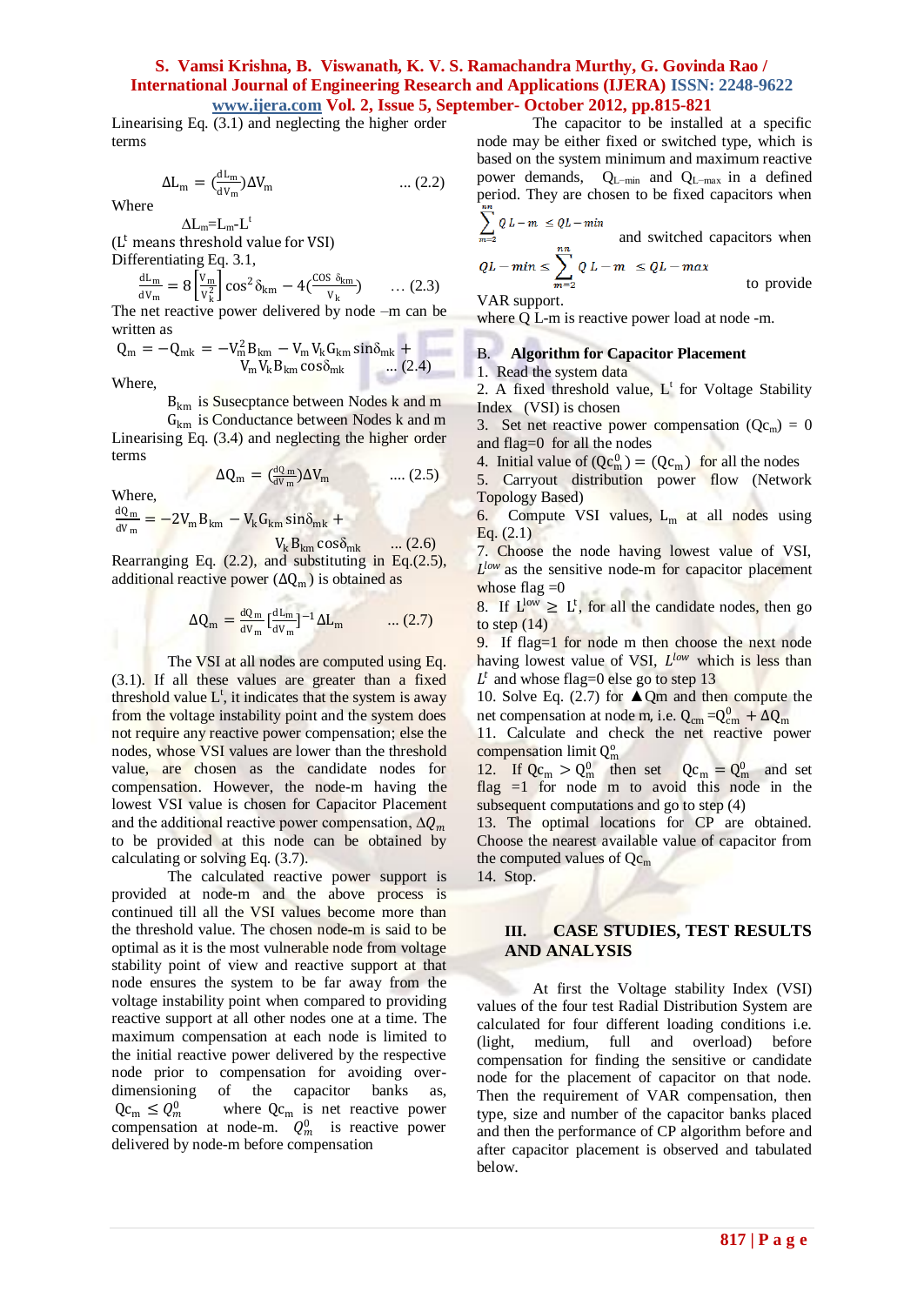## A**. CASE-1 15- Node Test System**

TABLE I. VSI Values Before Compensation for 15- Node Test System

| 2<br>0.9603<br>0.9197<br>0.9361<br>3<br>0.9803<br>0.9596<br>0.9680<br>4<br>0.9942<br>0.9906<br>0.9880<br>5<br>0.9986<br>0.9970<br>0.9976<br>0.9907<br>0.9806<br>6<br>0.9848 | Over<br>Load |
|-----------------------------------------------------------------------------------------------------------------------------------------------------------------------------|--------------|
|                                                                                                                                                                             | 0.9115       |
|                                                                                                                                                                             | 0.9553       |
|                                                                                                                                                                             | 0.9867       |
|                                                                                                                                                                             | 0.9967       |
|                                                                                                                                                                             | 0.9785       |
| 7<br>0.9943<br>0.9972<br>0.9955                                                                                                                                             | 0.9937       |
| 8<br>0.9771<br>0.9710<br>0.9859                                                                                                                                             | 0.9679       |
| 9<br>0.9978<br>0.9989<br>0.9983                                                                                                                                             | 0.9976       |
| 10<br>0.9962<br>0.9921<br>0.9938                                                                                                                                            | 0.9913       |
| 11<br>0.9839<br>0.9796<br>0.9901                                                                                                                                            | 0.9774       |
| 12<br>0.9901<br>0.9874<br>0.9939                                                                                                                                            | 0.9860       |
| 13<br>0.9959<br>0.9981<br>0.9968                                                                                                                                            | 0.9955       |
| 14<br>1.0024<br>1.0039<br>1.0049                                                                                                                                            | 1.0055       |
| 0.9941<br>0.9925<br>15<br>0.9964                                                                                                                                            | 0.9917       |

It can be observed that only at node-2, VSI value is less than threshold value  $(L<sup>t</sup>)$  and all other nodes, VSI values are above threshold value (L<sup>t</sup>). Hence node-2 is selected as Candidate node for Compensation.

TABLE II. Reactive Power Delivered before  $\mathsf{Compensation}\quad (Q_m^{\circ})\quad\text{and}\quad\mathsf{Required}\quad\text{of}\ \mathsf{VAR}$ Compensation at Node-2 for 15-Node Test System

| Load Level       | Reactive<br>Power<br>Delivered<br><b>Before</b><br>Compensation<br>$(Q_m^{\circ})$<br>for<br>Node-2<br>(KVAR) | Requirement<br><b>VAR</b><br>of<br>Compensation<br>Node-2<br>at<br>(KVAR) |
|------------------|---------------------------------------------------------------------------------------------------------------|---------------------------------------------------------------------------|
| Light Load       | 625                                                                                                           |                                                                           |
| Medium Load      | 1000                                                                                                          | 1050                                                                      |
| <b>Full Load</b> | 1250                                                                                                          | 1200                                                                      |
| Over Load        | 1375                                                                                                          | 1350                                                                      |

It can be observed here for the light loading condition at node-2 does not require any compensation, as the VSI value is more than the threshold limit  $(L<sup>t</sup>)$ . However for medium, full, and over loading conditions VAR compensation is required at node-2,

as the VSI values are less than the threshold limit  $(L<sup>t</sup>)$ based on the additional reactive power  $(\Delta Q_m)$  which must be less than reactive power delivered by node-2 before compensation  $(Q_m^{\circ})$ .

TABLE III. Type, Size and Number of Shunt Capacitor Banks Placed at Node-2 for 15-Node Test System

| Type     | Size<br>(KVAR) | Node-<br>2 |
|----------|----------------|------------|
| Fixed    | 900            | 1 No.      |
|          | 150            | 1 No.      |
| Switched | 300            | 1 No.      |

A fixed type of capacitor bank with a net rating of 900 KVAR is permanently connected at node-2 to supply reactive power at light loading condition. Switched capacitor banks ranging from 150 KVAR to 300 KVAR are connected, to offer additional reactive power. The system minimum and maximum reactive power demands are 625 KVAR and 1375 KVAR respectively. The size type and No. of capacitor banks required is based on the variation of reactive power demands.

TABLE IV. Performance of the CP Algorithm Before and After Capacitor Placement at Node-2 for 15-Node Test System

| Load<br>Level       | Before CP        |                  | After CP     |                  |                  |              |
|---------------------|------------------|------------------|--------------|------------------|------------------|--------------|
|                     | $L^{\text{low}}$ | $V^{\text{low}}$ | Loss<br>(KW) | I <sup>low</sup> | V <sup>low</sup> | Loss<br>(KW) |
| Light<br>Load       | 0.960<br>3       | 0.980            | 9.48         | 0.973<br>8       | 0.9851           | 5.98         |
| Med-<br>ium<br>Load | 0.936            | 0.968<br>8       | 24.74        | 0.957<br>6       | 0.9756           | 15.62        |
| <b>Full</b><br>Load | 0.919            | 0.960<br>8       | 39.18        | 0.947<br>2       | 0.9698           | 24.52        |
| Over<br>Load        | 0.911<br>5       | 0.956            | 47.73        | 0.941<br>9       | 0.9668           | 29.78        |

It is observed here at full loading condition the lowest VSI value of 0.9197 before Capacitor Placement is enhanced to 0.9472, in addition to improving the voltage profile from 0.9608 to 0.9698 besides reducing system losses from 39.18 KW to 24.52 KW.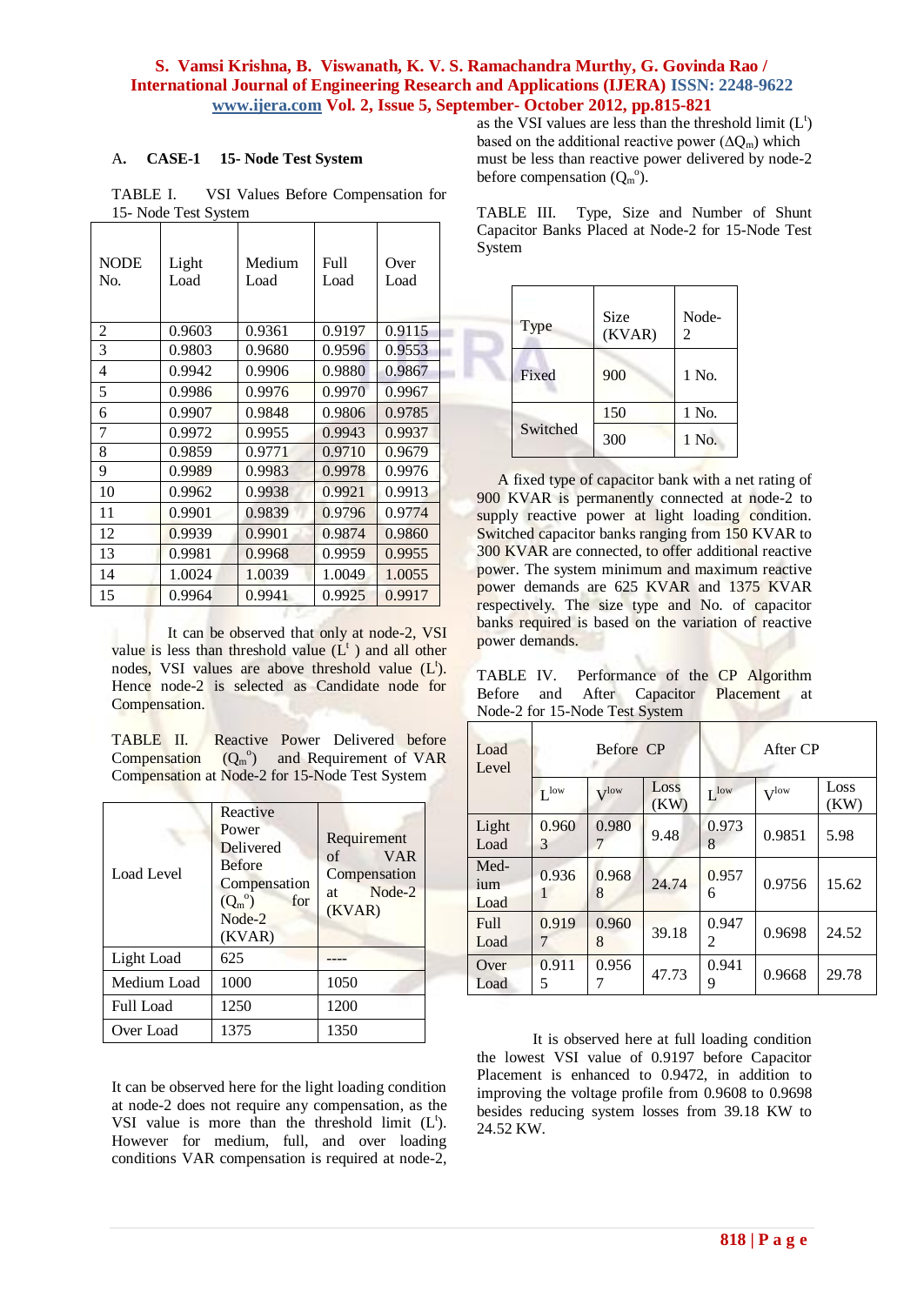#### **B.** *CASE-2 85- Node Test System*

TABLE V. VSI Values Before Compensation for 85- Node Test System

| NO             | Light  | Medium | Full   | Over   |                          |
|----------------|--------|--------|--------|--------|--------------------------|
| DE             | load   | load   | load   | load   |                          |
| No.            |        |        |        |        |                          |
| $\overline{c}$ | 0.9917 | 0.9862 | 0.9824 | 0.9804 |                          |
| $\overline{3}$ | 0.9876 | 0.9796 | 0.9739 | 0.9710 |                          |
| $\overline{4}$ | 0.9842 | 0.9739 | 0.9666 | 0.9627 |                          |
| 5              | 0.9923 | 0.9871 | 0.9834 | 0.9815 |                          |
| 6              | 0.9723 | 0.9539 | 0.9407 | 0.9337 |                          |
| 7              | 0.9829 | 0.9713 | 0.9629 | 0.9585 |                          |
| 8              | 0.9259 | 0.8762 | 0.8402 | 0.8212 |                          |
| 9              | 0.9951 | 0.9904 | 0.9862 | 0.9838 |                          |
| 10             | 0.9929 | 0.9880 | 0.9843 | 0.9823 |                          |
| 11             | 0.9945 | 0.9906 | 0.9878 | 0.9862 |                          |
| 12             | 0.9954 | 0.9922 | 0.9898 | 0.9885 |                          |
| 13             | 0.9980 | 0.9966 | 0.9956 | 0.9950 |                          |
| 14             | 0.9994 | 0.9990 | 0.9986 | 0.9985 |                          |
| 15             | 0.9996 | 0.9994 | 0.9992 | 0.9991 |                          |
| 16             | 0.9993 | 0.9989 | 0.9986 | 0.9985 |                          |
| 17             | 0.9869 | 0.9790 | 0.9737 | 0.9710 |                          |
| 18             | 1.0000 | 1.0000 | 1.0000 | 1.0000 |                          |
| 19             | 0.9988 | 0.9980 | 0.9975 | 0.9972 |                          |
| 20             | 0.9985 | 0.9976 | 0.9970 | 0.9967 |                          |
| 21             | 0.9986 | 0.9977 | 0.9972 | 0.9969 |                          |
| 22             | 1.0000 | 1.0000 | 1.0000 | 1.0000 |                          |
| 23             | 0.9673 | 0.9475 | 0.9343 | 0.9276 |                          |
| 24             | 0.9891 | 0.9821 | 0.9772 | 0.9747 |                          |
| 25             | 0.9841 | 0.9731 | 0.9651 | 0.9609 |                          |
| 26             | 0.9890 | 0.9820 | 0.9771 | 0.9745 |                          |
| 27             | 0.9949 | 0.9916 | 0.9892 | 0.9880 |                          |
| 28             | 0.9915 | 0.9860 | 0.9822 | 0.9802 |                          |
| 29             | 0.9913 | 0.9857 | 0.9817 | 0.9797 |                          |
| 30             | 0.9959 | 0.9932 | 0.9914 | 0.9904 |                          |
| 31             | 1.0000 | 1.0000 | 1.0000 | 1.0000 |                          |
| 32             | 0.9979 | 0.9964 | 0.9953 | 0.9947 |                          |
| 33             | 0.9911 | 0.9852 | 0.9810 | 0.9788 |                          |
| 34             | 0.9951 | 0.9918 | 0.9894 | 0.9882 |                          |
| 35             | 0.9913 | 0.9856 | 0.9815 | 0.9794 |                          |
| 36             | 1.0000 | 1.0000 | 1.0000 | 1.0000 |                          |
| 37             | 0.9983 | 0.9970 | 0.9959 | 0.9953 |                          |
| 38             | 0.9991 | 0.9984 | 0.9978 | 0.9975 |                          |
| 39             | 0.9919 | 0.9862 | 0.9821 | 0.9799 |                          |
| 40             | 0.9902 | 0.9836 | 0.9788 | 0.9762 |                          |
| 41             | 0.9997 | 0.9994 | 0.9992 | 0.9991 |                          |
| 42             | 0.9998 | 0.9997 | 0.9996 | 0.9996 | I                        |
| 43             | 0.9893 | 0.9822 | 0.9773 | 0.9747 |                          |
| 44             | 0.9911 | 0.9853 | 0.9812 | 0.9791 |                          |
| 45             | 0.9987 | 0.9978 | 0.9971 | 0.9967 |                          |
| 46             | 0.9998 | 0.9997 | 0.9996 | 0.9995 | I                        |
| 47             | 0.9974 | 0.9957 | 0.9945 | 0.9939 | ľ                        |
| 48             | 0.9953 | 0.9921 | 0.9898 | 0.9886 |                          |
| 49             | 0.9990 | 0.9981 | 0.9974 | 0.9970 | I                        |
| 50             | 0.9993 | 0.9989 | 0.9985 | 0.9984 | $\overline{\phantom{a}}$ |
|                |        |        |        |        |                          |

| 51              | 0.9967 | 0.9945 | 0.9930 | 0.9922 |
|-----------------|--------|--------|--------|--------|
| 52              | 0.9940 | 0.9899 | 0.9870 | 0.9855 |
| $\overline{53}$ | 0.9992 | 0.9986 | 0.9982 | 0.9979 |
| 54              | 1.0000 | 1.0000 | 1.0000 | 1.0000 |
| 55              | 1.0000 | 1.0000 | 1.0000 | 1.0000 |
| 56              | 1.0000 | 1.0000 | 1.0000 | 1.0000 |
| $\overline{57}$ | 0.9882 | 0.9806 | 0.9754 | 0.9727 |
| $\overline{58}$ | 0.9997 | 0.9994 | 0.9991 | 0.9990 |
| 59              | 0.9918 | 0.9863 | 0.9824 | 0.9804 |
| 60              | 0.9898 | 0.9832 | 0.9786 | 0.9762 |
| 61              | 0.9985 | 0.9975 | 0.9967 | 0.9963 |
| 62              | 1.0000 | 1.0000 | 1.0000 | 1.0000 |
| $\overline{63}$ | 0.9944 | 0.9908 | 0.9883 | 0.9870 |
| 64              | 0.9997 | 0.9994 | 0.9992 | 0.9991 |
| 65              | 0.9977 | 0.9962 | 0.9951 | 0.9946 |
| 66              | 0.9966 | 0.9944 | 0.9929 | 0.9921 |
| 67              | 0.9887 | 0.9813 | 0.9762 | 0.9736 |
| 68              | 0.9957 | 0.9929 | 0.9910 | 0.9900 |
| 69              | 0.9989 | 0.9982 | 0.9976 | 0.9974 |
| 70              | 0.9995 | 0.9991 | 0.9989 | 0.9988 |
| 71              | 1.0000 | 1.0000 | 1.0000 | 1.0000 |
| 72              | 0.9972 | 0.9953 | 0.9940 | 0.9933 |
| 73              | 1.0000 | 1.0000 | 1.0000 | 1.0000 |
| 74              | 0.9995 | 0.9991 | 0.9988 | 0.9987 |
| 75              | 0.9970 | 0.9950 | 0.9936 | 0.9929 |
| 76              | 1.0000 | 1.0000 | 1.0000 | 1.0000 |
| 77              | 1.0000 | 1.0496 | 1.0000 | 1.0000 |
| 78              | 0.9712 | 0.9528 | 0.9402 | 0.9337 |
| 79              | 1.0000 | 1.0000 | 1.0000 | 1.0000 |
| 80              | 0.9978 | 0.9964 | 0.9954 | 0.9949 |
| 81              | 0.9987 | 0.9978 | 0.9972 | 0.9969 |
| 82              | 0.9999 | 0.9999 | 0.9998 | 0.9998 |
| 83              | 0.9996 | 0.9993 | 0.9991 | 0.9990 |
| 84              | 0.9990 | 0.9989 | 0.9987 | 0.9986 |
| 85              | 0.9985 | 0.9983 | 0.9981 | 0.9980 |

It can be observed that only at node-8, VSI value is less than threshold value  $(L<sup>t</sup>)$  and all other nodes, VSI values are above threshold value (L<sup>t</sup>). Hence node-8 is selected as Candidate node for Compensation.

TABLE VI. Reactive Power Delivered Before Compensation  $(Q_m^o)$  and Requirement of VAR Compensation at Node-8 for 85-Node Test System

|                  | Reactive Power        |                  |
|------------------|-----------------------|------------------|
|                  | Delivered             | Requirement      |
|                  | <b>Before</b>         | <b>VAR</b><br>of |
| Load Level       | Compensation          | Compensatio      |
|                  | $(Q_m^{\circ})$<br>at | n at Node-8      |
|                  | Node-8                | (KVAR)           |
|                  | (KVAR)                |                  |
| Light Load       | 1032                  | 900              |
| Medium Load      | 1651                  | 1650             |
| <b>Full Load</b> | 2063                  | 1950             |
| Over Load        | 2269                  | 2250             |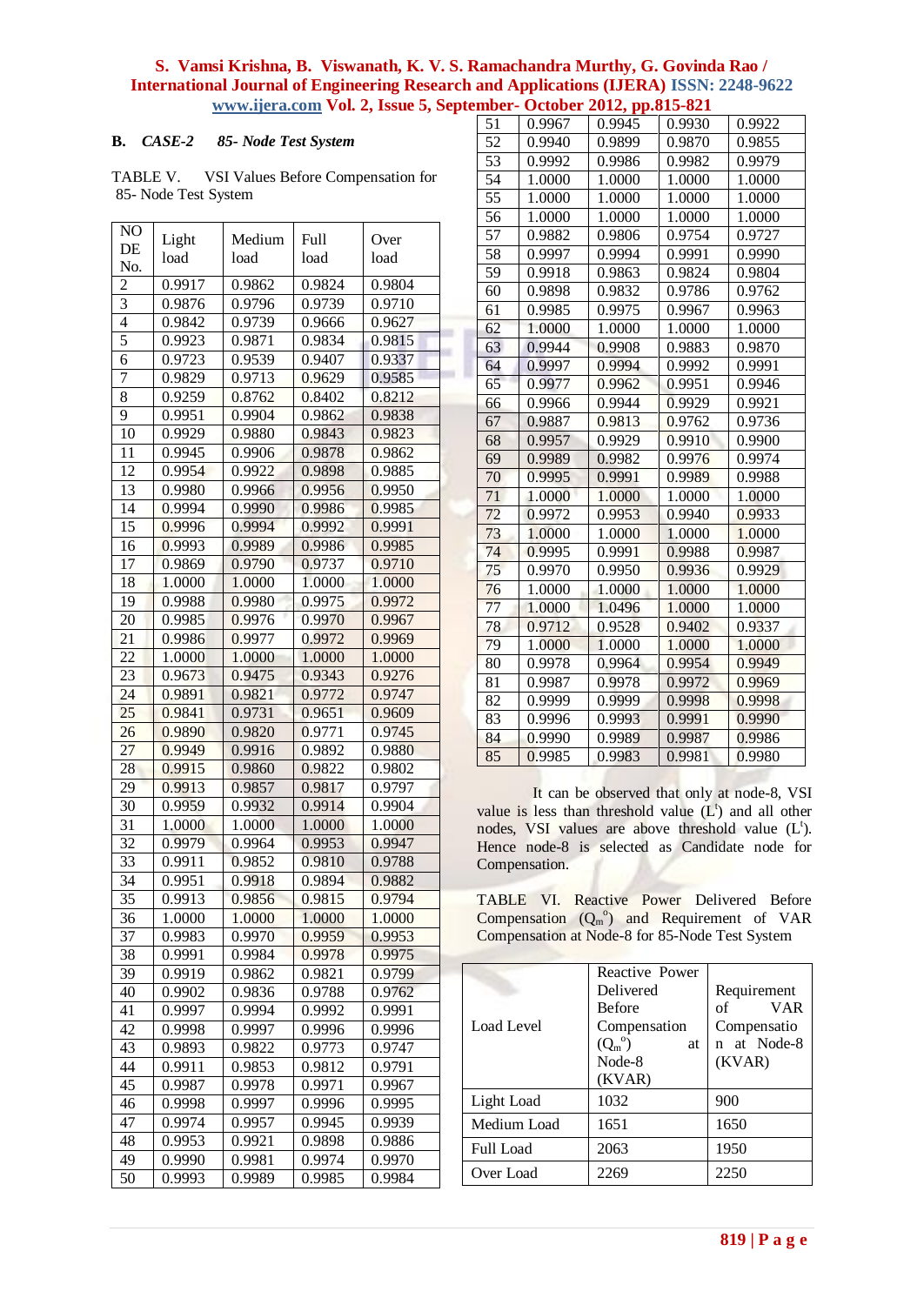It is observed here for the light, medium, full, and over loading conditions loading condition at node-8, VAR compensation is required as the VSI values are less than the threshold limit. The VAR compensation is based on the additional reactive power  $(\Delta Q_m)$  which must be less than reactive power delivered by node-2 before compensation  $(Q_m^{\circ})$ .

TABLE VII. Type, Size and Number of Shunt Capacitor Banks Placed at Node-8 for 85-Node Test System  $\mathbf{u}$ 

| <b>Type</b> | <b>Size</b><br>(KVAR) | Node-8 |
|-------------|-----------------------|--------|
| Fixed       | 300                   | 1No.   |
|             | 900                   | 1 No.  |
| Switched    | 150                   | 1 No.  |
|             | 300                   | 1 No.  |
|             | 600                   | 1 No.  |

A fixed type of capacitor banks with a net rating of 1200 KVAR is permanently connected at node-8 to supply reactive power at all loading conditions. Switched capacitor banks ranging from 150 KVAR to 600 KVAR are connected, which are required to offer additional reactive power. The system minimum and maximum reactive power demands are 1311 KVAR and 2884 KVAR respectively.

TABLE VIII. Performance of the CP Algorithm Before and After Capacitor Placement at Node-8 for 85-Node Test System

| Load                | Before CP        |                  |              | After CP         |                  |              |
|---------------------|------------------|------------------|--------------|------------------|------------------|--------------|
| Level               | $I^{\text{low}}$ | $V^{\text{low}}$ | Loss<br>(KW) | $I^{\text{low}}$ | $V^{\text{low}}$ | Loss<br>(KW) |
| Light<br>Load       | 0.925<br>9       | 0.937<br>8       | 69.90        | 0.948<br>6       | 0.950<br>8       | 42.37        |
| Med-<br>ium<br>Load | 0.876<br>2       | 0.896<br>8       | 192.0        | 0.916<br>2       | 0.920<br>9       | 111.8        |
| <b>Full</b><br>Load | 0.840<br>2       | 0.867<br>3       | 316.2<br>2   | 0.902<br>6       | 0.898<br>Ш       | 182.7<br>4   |
| Over<br>Load        | 0.821<br>2       | 0.851<br>9       | 393.5<br>0   | 0.880<br>8       | 0.889<br>5       | 222.1        |

It is observed here at full loading condition, the lowest VSI of 0.8402 before CP is enhanced to the level of 0.9026 besides reducing the losses from 316.22 to 182.74 KW and improving the voltage profile from 0.8673 to 0.8981.

## **IV. CONCLUSIONS**

A Capacitor Placement algorithm for determination of optimal location, size, type and number of Shunt Capacitor Banks to be placed in Radial Distribution Systems for voltage stability enhancement, besides improving the voltage profile and reducing the system losses is presented. This Capacitor Placement algorithm finds the optimal locations of shunt capacitor banks by the calculated value of Voltage stability Index (VSI). The size, type and number of shunt capacitor banks to be placed are determined by the variation of reactive power demands in the system.

To carryout distribution power flow, a Network Topology Based Load Flow method is used in this work. Two matrices are developed based on the topological structure of distribution systems - The Bus Injection to Branch Current (*BIBC)* matrix and Branch Current Bus Voltage (*BCBV)* matrix. Timeconsuming procedures, such as Lower Upper (LU) factorization and forward/backward substitution of the Jacobian matrix are not needed, and the illconditioned problem which occurs at the Jacobian matrix does not exist in the solution procedure. Therefore, this method is robust, economical and simple for calculations.

The case studies on the 15 and 85 Node Test Systems are carried out in light, medium, full as well as over loading conditions. Results show that there is improvement of voltage profile of the system, reduction of losses in the system and enhancement of Voltage Stability which is indicated by increased values of Voltage Stability Index (VSI). It is therefore clear that the optimal capacitor placement algorithm with Network Topology based distribution power flow/load flow enhances voltage stability, improves voltage profile and reduces the system losses in radial distribution systems.